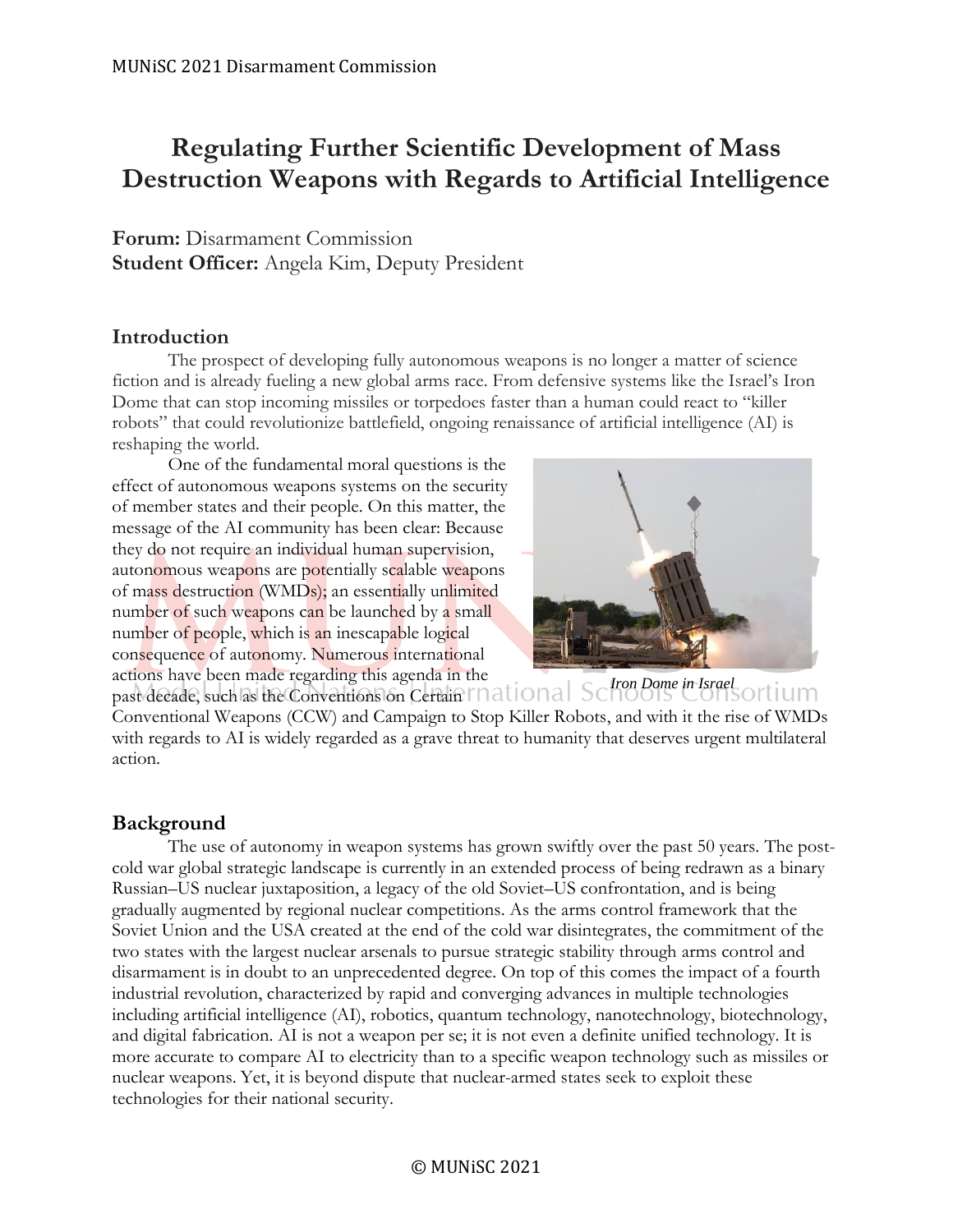|                     | Al as a Deadly Weapon<br>per se | Al as an Agent of<br>Control | Al as an Agent of<br><b>Desian</b> |
|---------------------|---------------------------------|------------------------------|------------------------------------|
| <b>Actuality</b>    | - Fake news                     | - Missiles                   | - Predicting reactions             |
|                     | - Hacking                       | - Robots                     | - Mapping biological               |
|                     |                                 | - Conventional arms          | mechanisms                         |
| <b>Potentiality</b> | - Hostile takeover              | - Drones                     | - Unstructured                     |
|                     | - Financial crisis              | - UAVs                       | learning                           |
|                     | - Social unrest                 |                              | - Superweapons                     |
|                     | - Superintelligence             |                              |                                    |

*Classification of AI as WMDs*

Fears of AI being used to support WMDs can be traced back to at least 1987, where Yazdani and Whitby argued AI at the time was increasing "the possibility of an accidental nuclear war." These fears carry over to the present and are possibly even more justified as AI technology flourishes.

Concerns over near-peer technological advances have been substantiated by several AI-based developments in Russia. In addition, China's State Council released a major report on AI, "A Next Generation Artificial Intelligence Development Plan," in July 2017. This document acknowledges "the world's major developed countries are taking the development of AI as a major strategy to enhance national competitiveness and protect national security." Roman Yampolskiy, an associate professor of computer engineering at the University of Louisville, stated in January 2017 that "weaponized AI is a weapon of mass destruction and an AI Arms Race is likely to lead to an existential catastrophe for humanity." Despite the first discussion of this matter at the United Nations Human Rights Council in 2013, an agreement upon definitions regarding what we are regulating is necessary, and it is determined whether we can achieve humanitarian benefits through the use of this technology.

# **Problems Raised**

### *Changing Proliferation Threats*

WMD development and proliferation occurs in an increasingly complex operating environment. The same venues that facilitate legal global business and spur economic growth can also be utilized by illicit actors. In addition to using circuitous trade routes to ship goods, money, and illegal materials, proliferators use digital financial transactions, cryptocurrencies, and newly established, sometimes one-time-use front companies to circumvent authorities and finance WMD proliferation.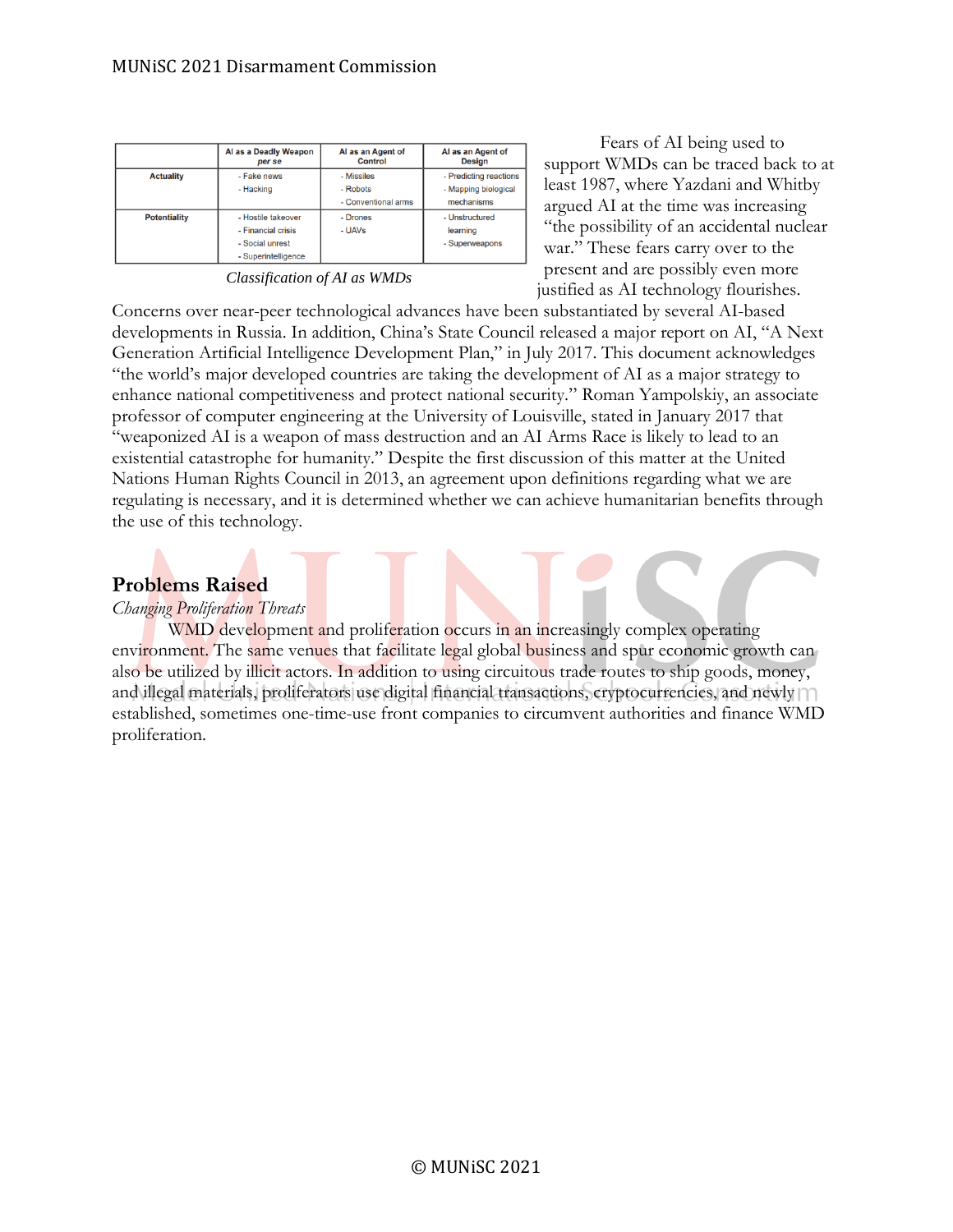



These activities can result in "clean" entities or entities less likely to be monitored through traditional counterproliferation approaches such as sanction lists, or national technical means such as satellite monitoring being involved, in illicit transactions. Such methods of obfuscating identity increase a WMD proliferator's ability to evade detection, boosting the probability of success. In times of crisis, such as the COVID-19 pandemic, proliferators may seek to take further advantage of shifting national attention, supply chain disruptions, and resource challenges to continue undetected development and proliferation of WMD or related materials.

This is a deeply entrenched phenomenon of contemporary international relations, especially when it comes in forms of Credible Minimum Deterrence. All states have the inherent right to selfdefense and consequently the right to acquire arms for their security, including arms from outside sources, as enshrined in the Charter of the United Nations. Furthermore, law of self-defense is justified under the 'dual conditions' which is necessity and proportionality as highlighted in the article 49 of the International Law Commission's Articles on Responsibility of States, where necessity states that the possession of nuclear arms is necessary to prevent further destruction and not simply retaliatory, and proportionality relates to the general requirement that only such force is used as is needed to repel the attack. This idea, if manipulated, could be utilized among nuclearpossessing nations to claim their legal and sovereign rights to proliferate WMDs with the incorporation of AI, which could be a threat to international security.

### *Potential of Nuclear Escalation*

The connection between AI and nuclear weaponry is not new. In fact, AI has been part of the nuclear deterrence architecture for decades. As early as in the 1960s, the United States and the Soviet Union saw that the nascent field of AI could play a role in the development and maintenance of their retaliatory capability—that is, the capability to respond to a nuclear attack, even by surprise. They pursued the development of AI systems that could make their command-and-control process more agile and give decision-makers more time to focus on what really mattered: deciding whether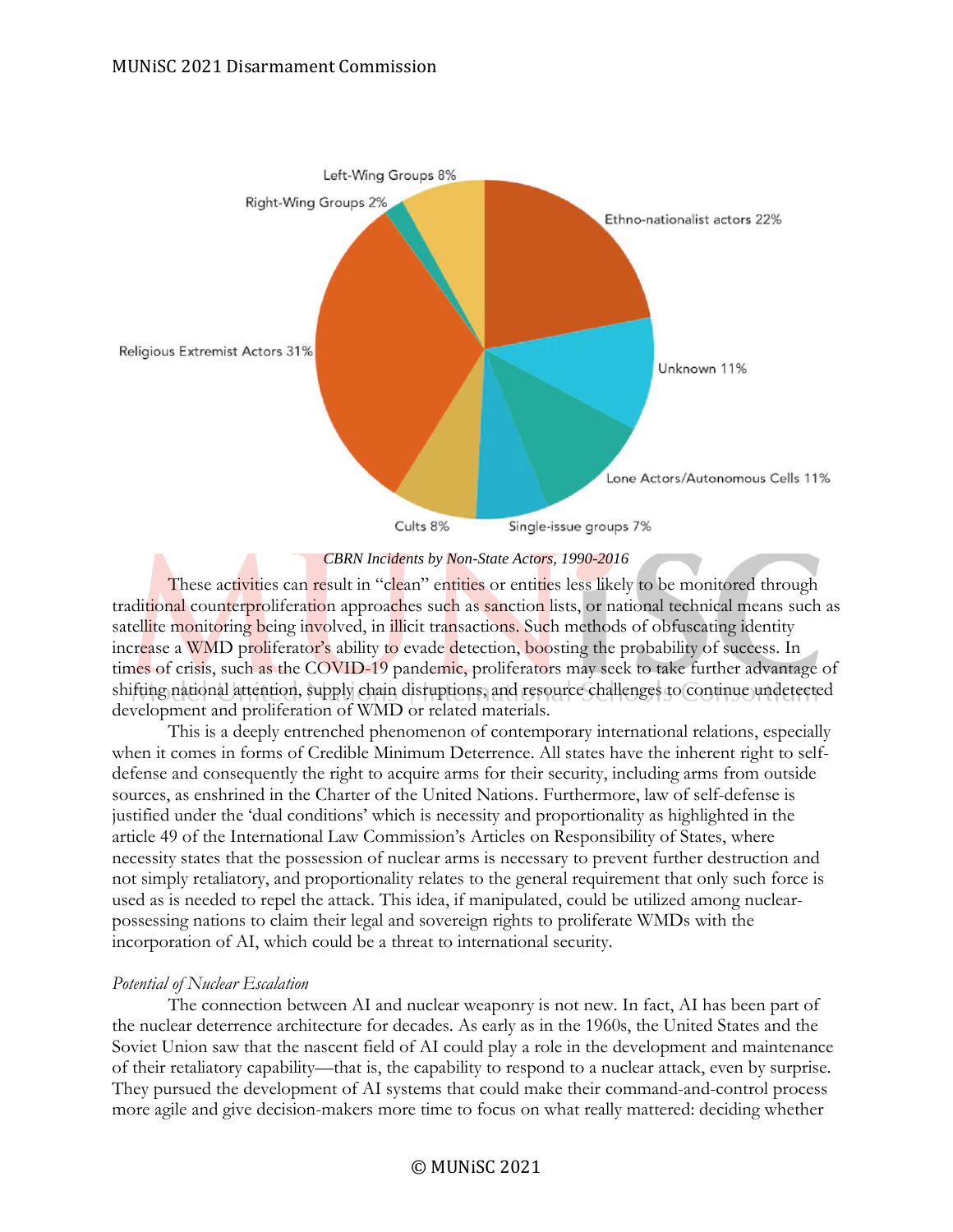### MUNiSC 2021 Disarmament Commission

to launch a nuclear strike or not. Early application of AI included automating threat detection, logistical planning for the transmission of launch orders, and missile targeting and guidance.

However, proliferation of nuclear weapons with regards to AI, in recent decades, acquired a dimension and qualitative characteristics which, together with the increase in illicit arms trafficking, give rise to serious and urgent concerns. Data collection and analysis conducted by AI systems could enable precision strikes to destroy key command, control, and communication assets for nuclear forces. This would be a significant shift from Cold War nuclear strategy, which avoided this type of counterforce targeting. If states can target each other's nuclear weapons and command infrastructure, then second-strike capabilities will be at risk, ultimately jeopardizing mutually assured destruction (MAD).

Accidents are also amplified within the nuclear realm. There are already examples of accidents involving automated conventional weapons systems: in March 2003, U.S. Patriot missile batteries shot down a British fighter plane and a U.S. fighter jet while operating in an "automated mode," killing the crews of both planes. Accidents are likely to increase as AI systems become more complex and harder for humans to understand or explain. Accidents like these, which carry high costs, decrease overall



*A Trident II D5 Missile Test*

trust in automated and AI systems, and will increase fears about what will happen if nuclear weapons systems being to rely on AI.

*Removal of Human Responsibility*



*Russia's "Dead Hand"*

Early on, nuclear-armed states not only identified the appeal of AI for nuclear deterrence, but they also saw its limitations. Given the dramatic consequences that a system failure would have, they were reluctant to hand over higher-order assessments and launch decisions to AI systems: a human had to remain 'in the loop'. The Soviet Union is the only country that pursued the development of fully automated command and control systems for nuclear weapons. This system, known as the "Dead Hand," was however meant to be activated only in the exceptional case

of a decapitating attack on the Soviet nuclear command and control.

With the advent of autonomous systems today, however, autonomous unmanned systems such as aerial drones or unmanned underwater vehicles could be seen by nuclear weapon states as an alternative to intercontinental ballistic missiles (ICBMs) as well as manned bomber and submarines for nuclear weapon delivery. Indeed, while distancing humans from the dangers of the battlefield through use of robotic systems may help compensate human inadequacies—especially when it comes to dealing with stress, danger, and lack of stamina—at the same time, new problems are created. The danger is that humans are progressively removed from the chain of decision-making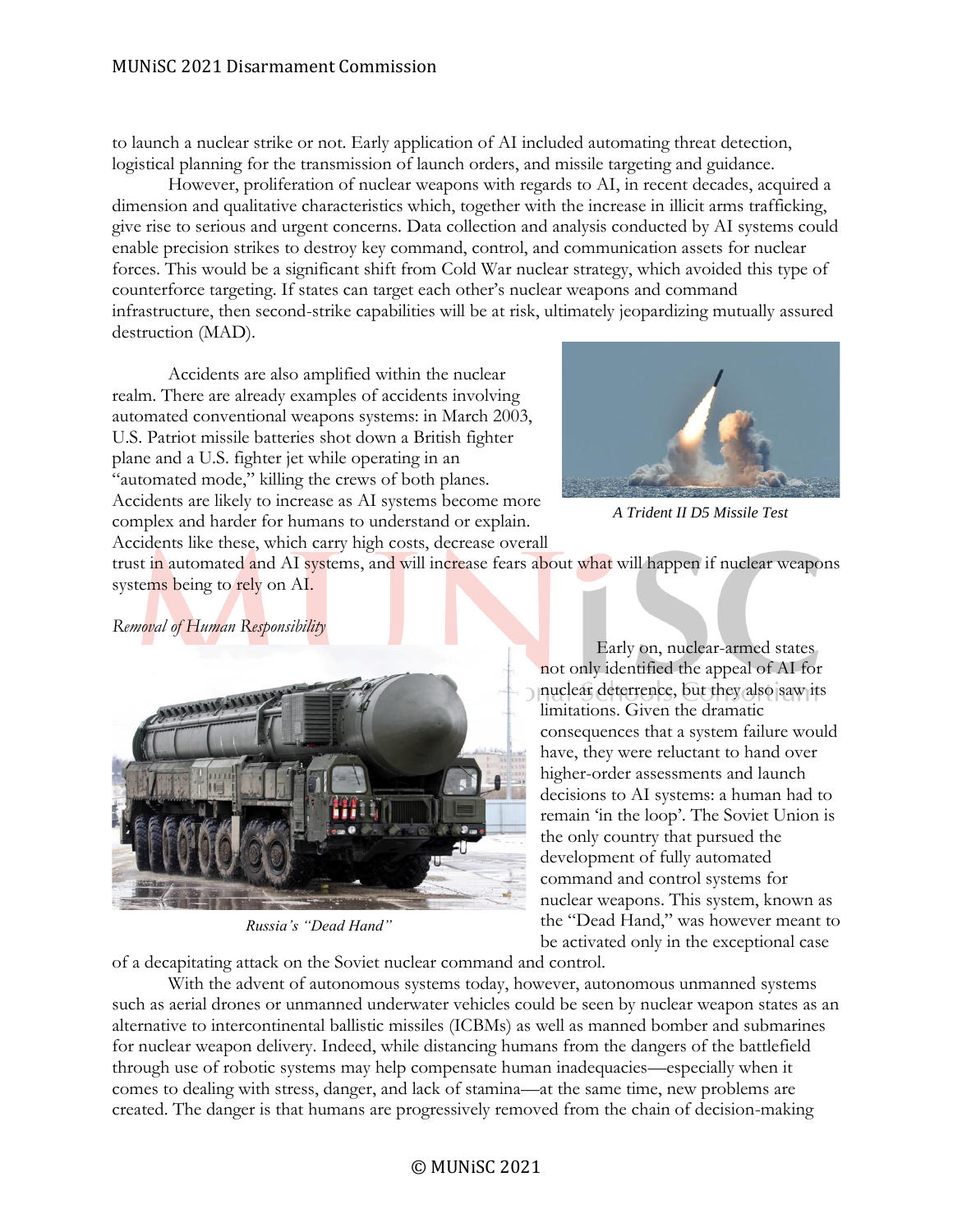and responsibility. When experienced in real time, the reasons why an algorithm has taken a decision to act or has preselected and suggested such a course of action, can no longer be comprehended.

### **International Actions**

#### *Biological Weapons Convention (BWC)*

Opened for signature on 10 April 1972, the Biological Weapons Convention (BWC), is the first multilateral disarmament treaty banning the development, production and stockpiling of an entire category of weapons of mass destruction. Under the Second Review Conference (1986) and the Third Review Conference (1991), State Parties agreed to implement several confidence-building measures (CBM) in order to prevent the occurrence of ambiguities in the field of biological activities.

#### *Campaign to Stop Killer Robots*

As of July 2020, the Campaign to Stop Killer Robots is comprised of 165 nongovernmental organizations in 65 countries. The Campaign is working to ban fully autonomous weapons and retain meaningful human control over the use of force. In the period since Human Rights Watch and other nongovernmental organizations launched the Campaign to Stop Killer Robots in 2013, the question of how to respond to concerns over fully autonomous weapons has steadily climbed the international agenda.

#### *Conventions on Certain Conventional Weapons (CCW)*

Concluded at Geneva on October 10, 1980, and entered into force in December 1983, it seeks to prohibit or restrict the use of certain conventional weapons which are considered excessively injurious or whose effects are indiscriminate. The convention currently includes five protocols and bans the use of blinding laser weapons, for example. Demands are now being voiced for agreement on a sixth protocol banning the use of LAWS. While a basic ban on LAWS would be possible in the framework of the CCW, the way it has operated in the past has been by regulating the use of weapons, rather than through banning technologies as such.

#### *Treaty on the Non-Proliferation of Nuclear Weapons (NPT)*

The Nuclear Nonproliferation Treaty (NPT) is the only multilateral treaty with the goal of creating a binding commitment of disarmament by nuclear-weapon states. As the article VI of the NPT states, each nation "undertakes to pursue negotiations in good faith on effective measures relating to cessation of the nuclear arms race at an early date and to nuclear disarmament, and on a Treaty on general and complete disarmament under strict and effective international control," NPT seeks to promote cooperation in the field of peaceful nuclear technology and prevent the spread of nuclear weapons and weapons technology through negotiations. More states have ratified the NPT than any other treaty on arms limitation and disarmament. Every five years, the Treaty's operations are reviewed.

## **Possible Solutions**

While it is no lie that autonomous weapons of mass destruction could impose a threat to the global society, judicious design and the regulation of LAWS could also lead to the potential saving of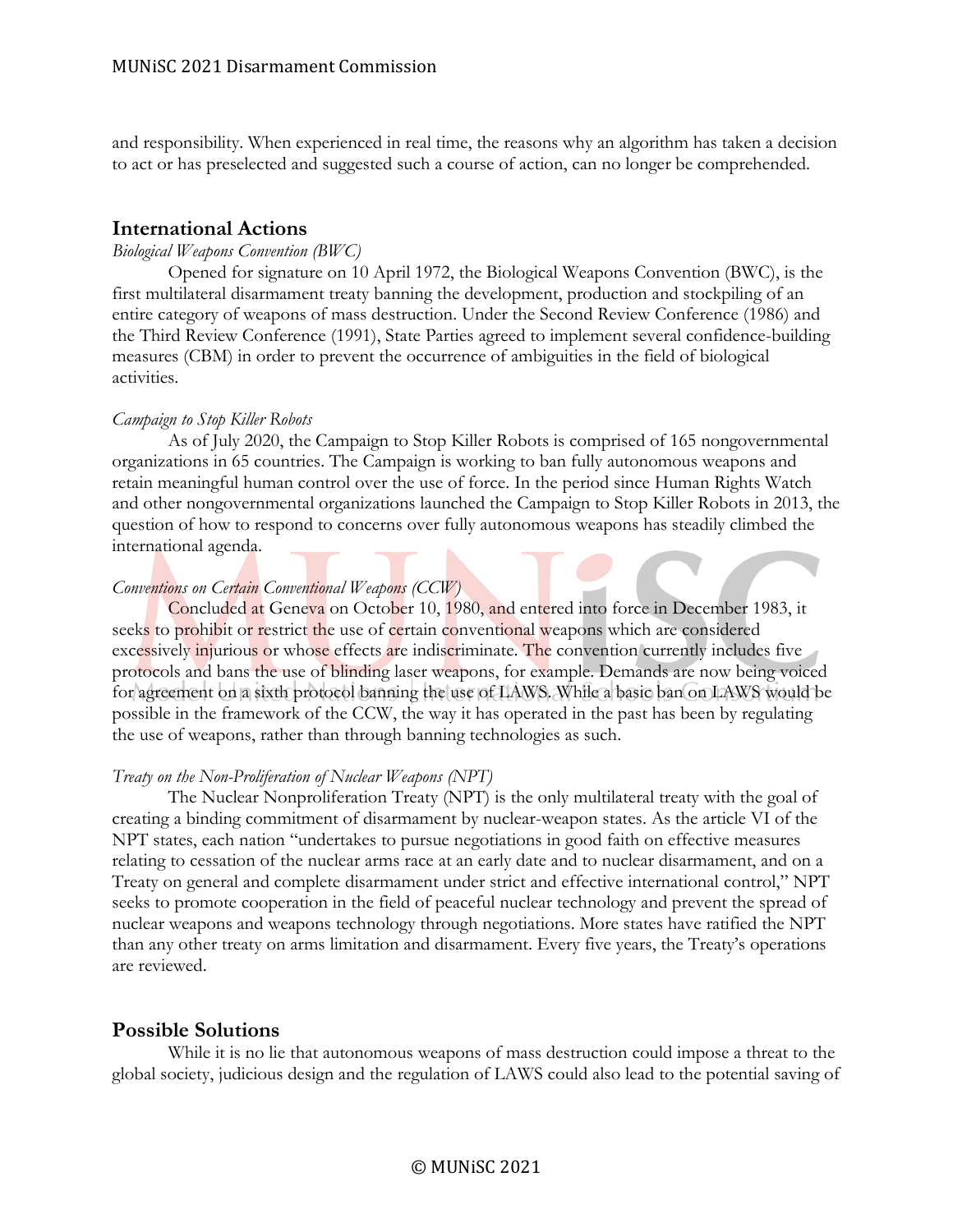# MUNiSC 2021 Disarmament Commission

noncombatant lives. If properly developed and deployed, it can and should be used towards achieving that end. Some of the ways in which this could be achieved include:

- 1. Creating a new binding international treaty banning the development of such weapons with the cooperation of global coalition of nongovernmental organizations alongside consultations among the P5 nations.
- 2. Regulating autonomous weapons usage instead of prohibiting them entirely; consider restrictions in well-defined circumstances rather than an outright ban and stigmatization of the weapons systems; do not make decisions based on unfounded fears – remove pathos and hype while focusing on the real technical, legal, ethical and moral implications.
- 3. Deploying autonomous WMDs in concert with soldiers, not as their replacement. Human presence in the battlefield should be maintained.
- 4. Adopting supply chain risk management practices to enhance CWMD missions. Supply chain network mapping and vendor vetting can ensure the dependability of CWMD countermeasures and equipment, as well as support government's efforts to analyze and mitigate WMD development and proliferation.
- 5. Understanding the risks and benefits posed by artificial intelligence through confidencebuilding measures (CBMs) and stakeholder dialogue. The international community could also consider building on existing cooperative efforts concerning cyberspace, such as the U.N.'s work on norms and behavior in cyberspace, the Cybersecurity Tech Accords, and Microsoft, Hewlett, and Mastercard's CyberPeace Institute.

# **Glossary**

*Algorithms*: An algorithm is a set of instructions that leads to an intended end goal from an established initial situation. Often algorithms have repetitive steps, which is called an iteration. They also generally require decisions, comparisons, or logic to complete the intended task. While | U | | | algorithms in AI offer great benefits to humanity through self-steering systems, recognizing patterns, speech, image and sound, running robots, etc., it can also pose a threat to potential demise of humanity through autonomous super intelligence.

*Artificial Intelligence (AI)*: Artificial Intelligence, shortly AI, is the simulation of human intelligence in machines that are programmed to think like humans and mimic their action. The concept grew out of work that defeated Germany's "Enigma" code during World War II, primarily pushed by Alan Turing.

*Countering Weapons of Mass Destruction (CWMD)*: The Countering Weapons of Mass Destruction (CWMD) Consortium was formed in response to the Government's expressed interest to establish Other Transaction Agreement (OTA) with an eligible entity or group of entities, to include industry, academic, and not-for-profit partners, for advanced development efforts to support agencies that have a need to prototype new technologies related to Countering Weapons of Mass Destruction.

*Lethal Autonomous Weapon Systems (LAWS)*: Described as the third revolution in warfare after gunpowder and nuclear weapons, LAWS are weapon systems that can identify, select and engage a target without meaningful human control.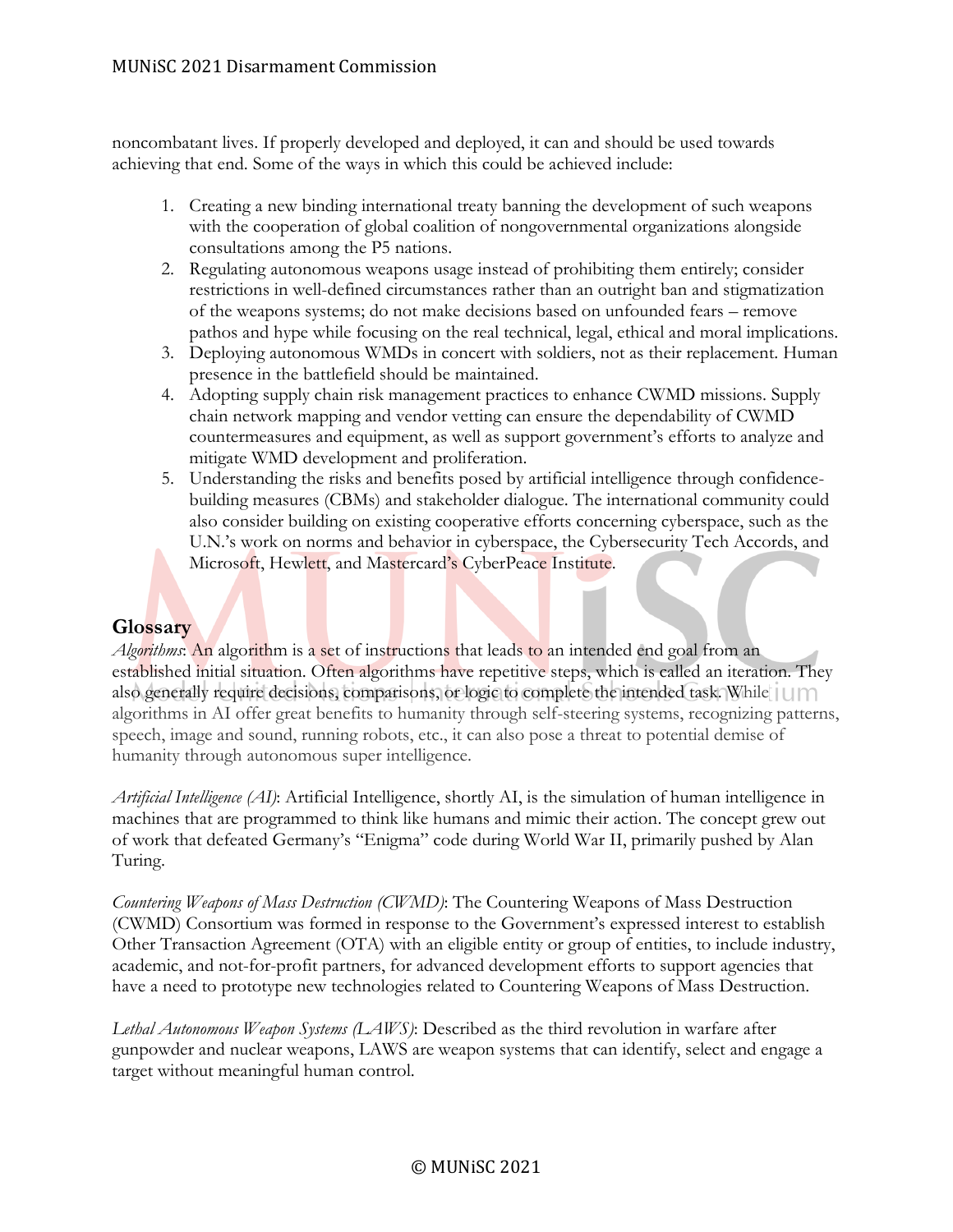*The Fourth Industrial Revolution*: Coined in 2016 by Klaus Schwab, the fourth industrial revolution is characterized by a range of new technologies that are fusing the physical, digital and biological worlds, as well as the growing utilization of new technologies such as artificial intelligence, cloud computing, robotics, 3D printing, the Internet of Things, and advanced wireless technologies. Impacting all disciplines, economies, and industries, it opened a new paradigm of global flexibility, but at the same time, raised concerns on that governments could fail to employ and regulate new technologies to capture their benefits, shifting power will create important new security concerns, and inequality may grow. Learning how humankind can benefit from this revolution while addressing its challenges is thus essential.

*Weapons of Mass Destruction (WMDs)*: a nuclear, radiological, chemical, biological, or other device that is intended to harm a large number of people.

# **Timeline**

1942 A.D. – The United States sets up the Manhattan Project to develop the first nuclear weapon. *1945* – The United States conducts a first ever 15-20 kiloton nuclear weapon south of Socorro, New Mexico.

*1946* – In its first resolution, the UN General Assembly calls for the complete elimination of nuclear weapons and sets up a commission to address nuclear weapons.

*1949* – The Soviet Union explodes a nuclear weapon code-named "First Lightning" in Semipalatinsk, Kazakhstan, becoming the second country to develop and successfully test a nuclear device.

*1952* – The United States detonates the first hydrogen bomb at Enewetak Atoll in the Marshall Islands, which is 500 times more powerful than the Nagasaki bomb.

*1958* – The Campaign for Nuclear Disarmament in the UK holds its first meeting. Its iconic emblem becomes one of the most widely recognized symbols in the world. S CONSOLUM *1959* – The Antarctic Treaty opens for signature. It establishes that "any nuclear explosion in Antarctica and the disposal there of radioactive waste material shall be prohibited." 1963 – A treaty banning nuclear testing in the atmosphere, outer space and underwater is signed in Moscow, following large demonstrations in Europe and America against nuclear testing. *1968* – Under the Nuclear Non-Proliferation Treaty, non-nuclear-weapon states agree never to acquire nuclear weapons, and the nuclear-weapon states make a legal undertaking to disarm. *1996* – The International Court of Justice hands down an advisory opinion in which it found that the threat or use of nuclear weapons would generally be contrary to international law, but the court could not conclude if the use of nuclear weapons would be lawful or unlawful in the case of "extreme circumstance of self-defense, in which the very survival of a state would be at stake." 1996 – The Comprehensive Test Ban Treaty opens for signature at the United Nations. China, France, the United Kingdom, Russia and the United States all sign the treaty. India says it will not sign the treaty.